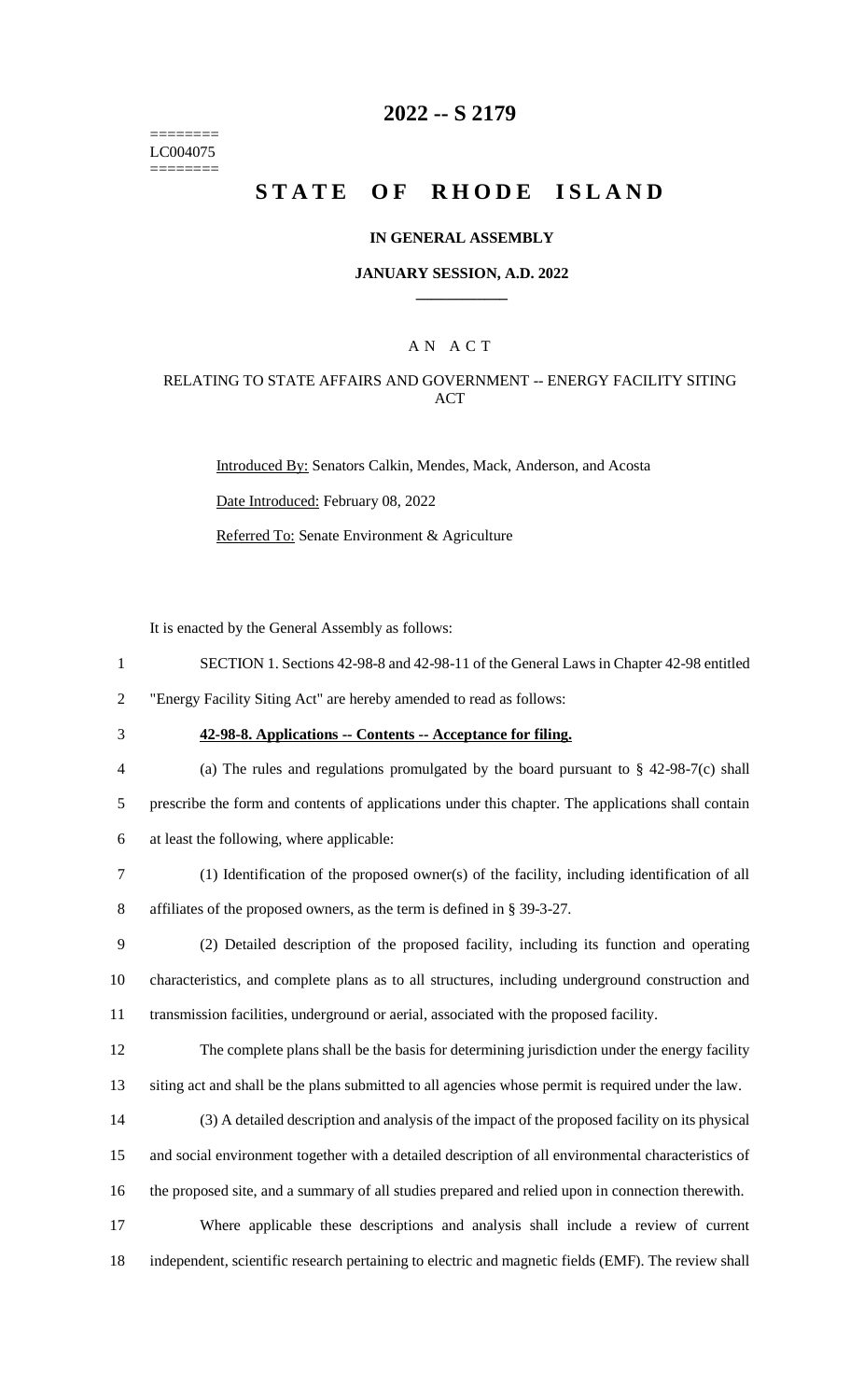provide data assessing potential health risks associated with EMF exposure. For the purposes of this chapter "prudent avoidance" shall refer to measures to be implemented in order to protect the public from EMF exposure.

 (4) All studies and forecasts, complete with the information, data, methodology, and assumptions on which they are based, on which the applicant intends to rely in showing the need for the proposed facility under the statewide master construction plan submitted annually.

 (5) Complete detail as to the estimated construction cost of the proposed facility, the projected maintenance and operation costs, estimated costs to the community such as safety and public health issues, storm damage and power outages, estimated costs to businesses and homeowners due to power outages, the estimated unit cost of energy to be produced by the proposed facility, and expected methods of financing the facility.

 (6) A complete life-cycle management plan for the proposed facility, including measures for protecting the public health and safety and the environment during the facility's operations, including plans for the handling and disposal of wastes from the facility, and plans for the decommissioning of the facility at the end of its useful life.

 (7) A study of alternatives to the proposed facility, including alternatives as to energy sources, methods of energy production, and sites for the facility, together with reasons for the applicant's rejection of these alternatives. The study shall include estimates of facility cost and unit energy costs of alternatives considered.

 (8) A detailed and specific statement as to the effects the proposed facility would have on 21 the ability of the state to meet the carbon-emissions-reduction goals set forth in  $\S$  42-6.2-2(a)(2).

 (b) Within thirty (30) days of the filing of an applicant under this chapter, the board shall notify the applicant whether the application is in the form and addresses the matters that are required by this section and the rules and regulations as are promulgated pursuant to § 42-98-7. An application meeting these requirements shall then be docketed. Any application deemed to be deficient shall be returned to the applicant, together with a concise and explicit statement of the application's deficiencies. Within fifteen (15) days of the resubmission of an application following a rejection for deficiency, the board shall docket the application together with specification of continuing deficiencies noted by the board, if any.

### **42-98-11. Final hearing -- Standards -- Decisions.**

 (a) Within forty-five (45) days after the final date for submission of advisory opinions pursuant to § 42-98-10, the board shall convene the final hearing on the application. The purpose of this hearing shall not be to rehear the evidence which was presented previously in hearings before agencies designated under § 42-98-9, but rather to provide the applicant, intervenors, the public,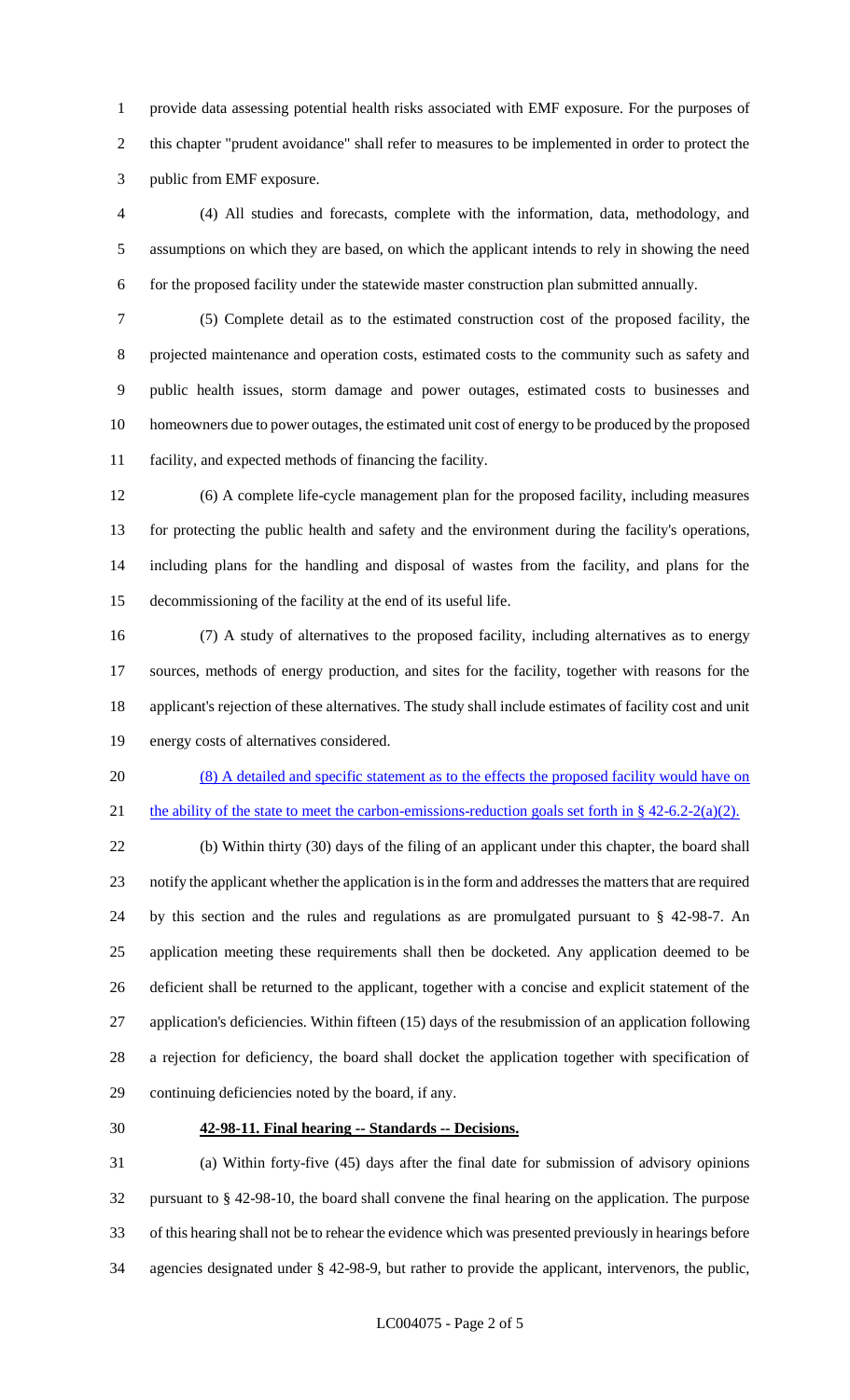and all other parties in the proceeding, the opportunity to address in a single forum, and from a consolidated, statewide prospective, the issues reviewed, and the recommendations made in the proceedings before the agencies designated under § 42-98-9. The board at this hearing may, at its discretion, allow the presentation of new evidence by any party as to the issues considered by the agencies designated under § 42-98-9. The board may limit the presentation of repetitive or cumulative evidence. The hearing shall proceed on not less than thirty (30) days' notice to the parties and the public, shall be concluded not more than sixty (60) days following its initiation, and shall be conducted expeditiously.

 (b) The board shall issue a decision granting a license only upon finding that the applicant has shown that:

 (1) Construction of the proposed facility is necessary to meet the needs of the state and/or region for energy of the type to be produced by the proposed facility.

 (2) The proposed facility is cost-justified, and can be expected to produce energy at the lowest reasonable cost to the consumer consistent with the objective of ensuring that the construction and operation of the proposed facility will be accomplished in compliance with all of the requirements of the laws, rules, regulations, and ordinances, under which, absent this chapter, a permit, license, variance, or assent would be required, or that consideration of the public health, safety, welfare, security and need for the proposed facility justifies a waiver of some part of the requirements when compliance cannot be assured.

 (3) The proposed facility will not cause unacceptable harm to the environment and will enhance the socio-economic fabric of the state.

 (c) The board shall not issue a decision granting a license to any applicant unless the board makes an affirmative determination that construction of the proposed facility will not adversely 24 impact the ability of the state to achieve the carbon-emissions-reduction goals set forth in § 42-6.2- $25 \quad 2(a)(2)$ .

 $\left(\frac{e}{d}\right)$  Within sixty (60) days of the conclusion of the final hearing the board shall issue its final decision on the application. A decision in favor of the application shall constitute a granting of all permits, licenses, variances, or assents, which under any law, rule, regulation, or ordinance of the state or of a political subdivision thereof which would, absent this chapter, be required for the proposed facility. The decision may be issued requiring any modification or alteration of the proposed facility, and may be issued on any condition the board deems warranted by the record, and may be issued conditional upon the applicant's receipt of permits required by federal law. The board's decision shall explicitly address each of the advisory opinions received from agencies, and the board's reasons for accepting, rejecting, or modifying, in whole or in part, any of those advisory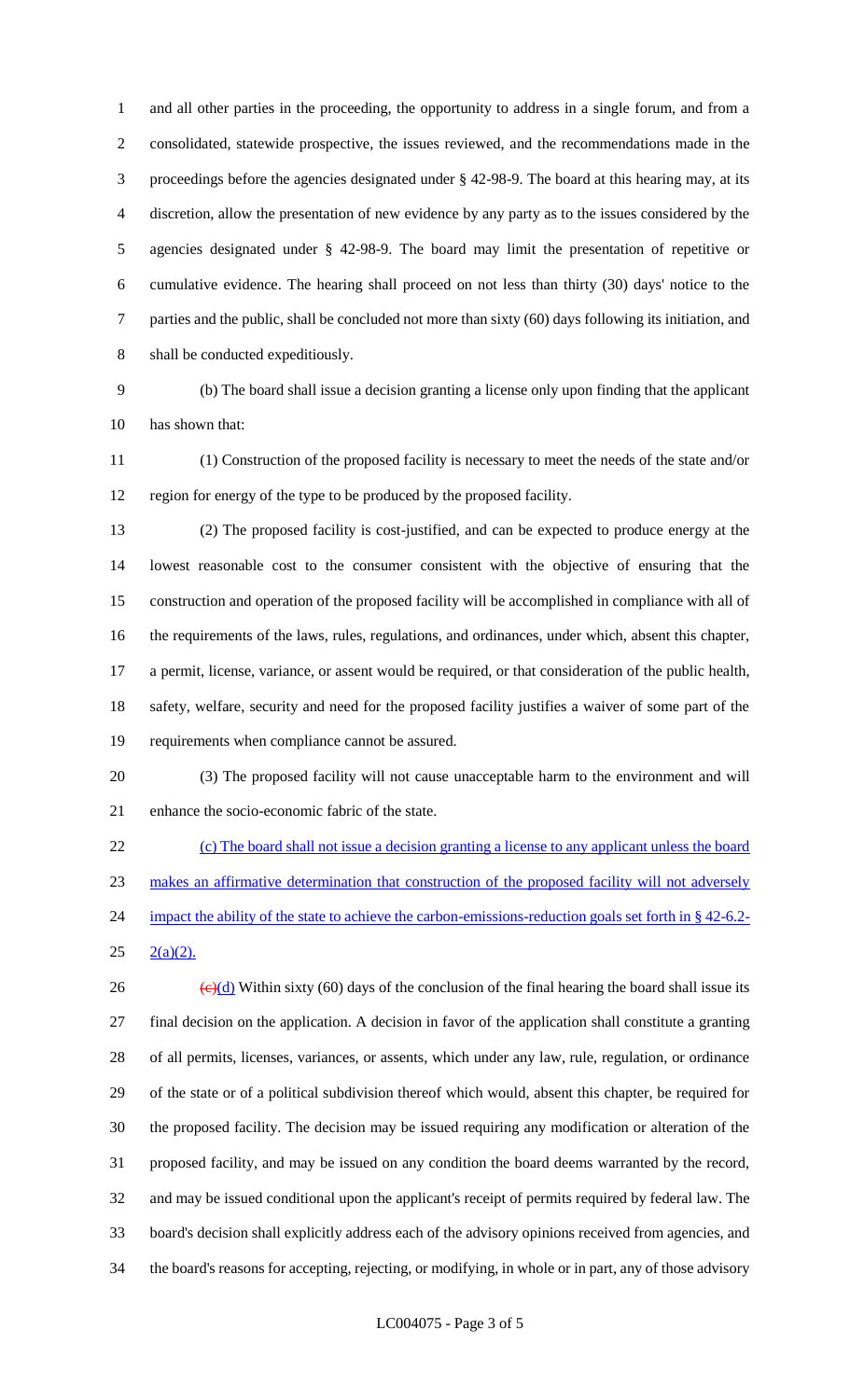- 1 opinions. The board shall, within ten (10) days of granting a license, with or without conditions,
- 2 deliver the decision to the speaker of the Rhode Island house of representatives, and the president
- 3 of the Rhode Island senate.
- 4 SECTION 2. This act shall take effect upon passage and shall apply to applications made
- 5 to the energy facility siting board on or after the effective date of this act.

======== LC004075 ========